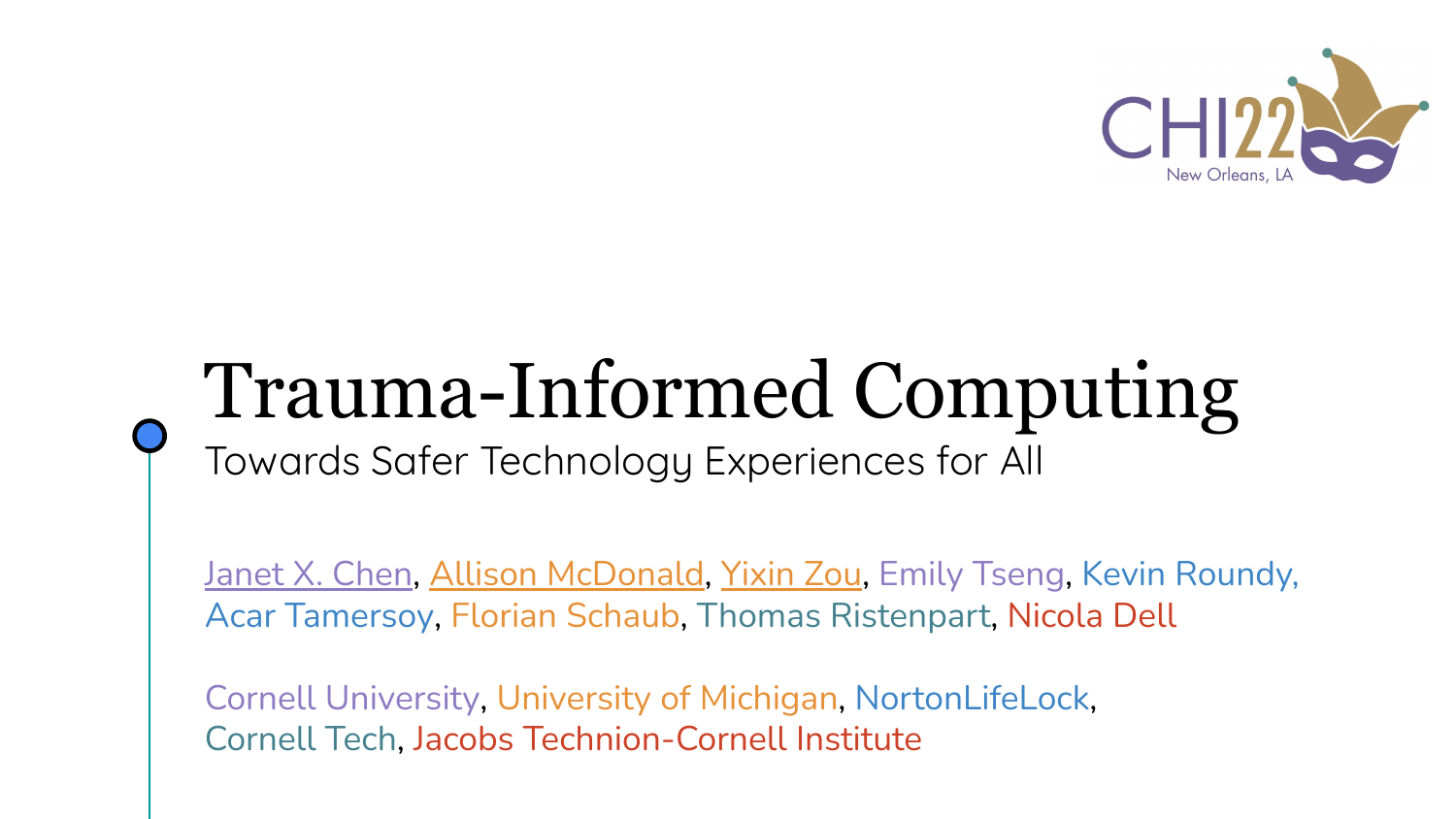# Content warning

This video contains discussions of intimate partner violence, digital abuse, and trauma, which may be harmful to some audiences.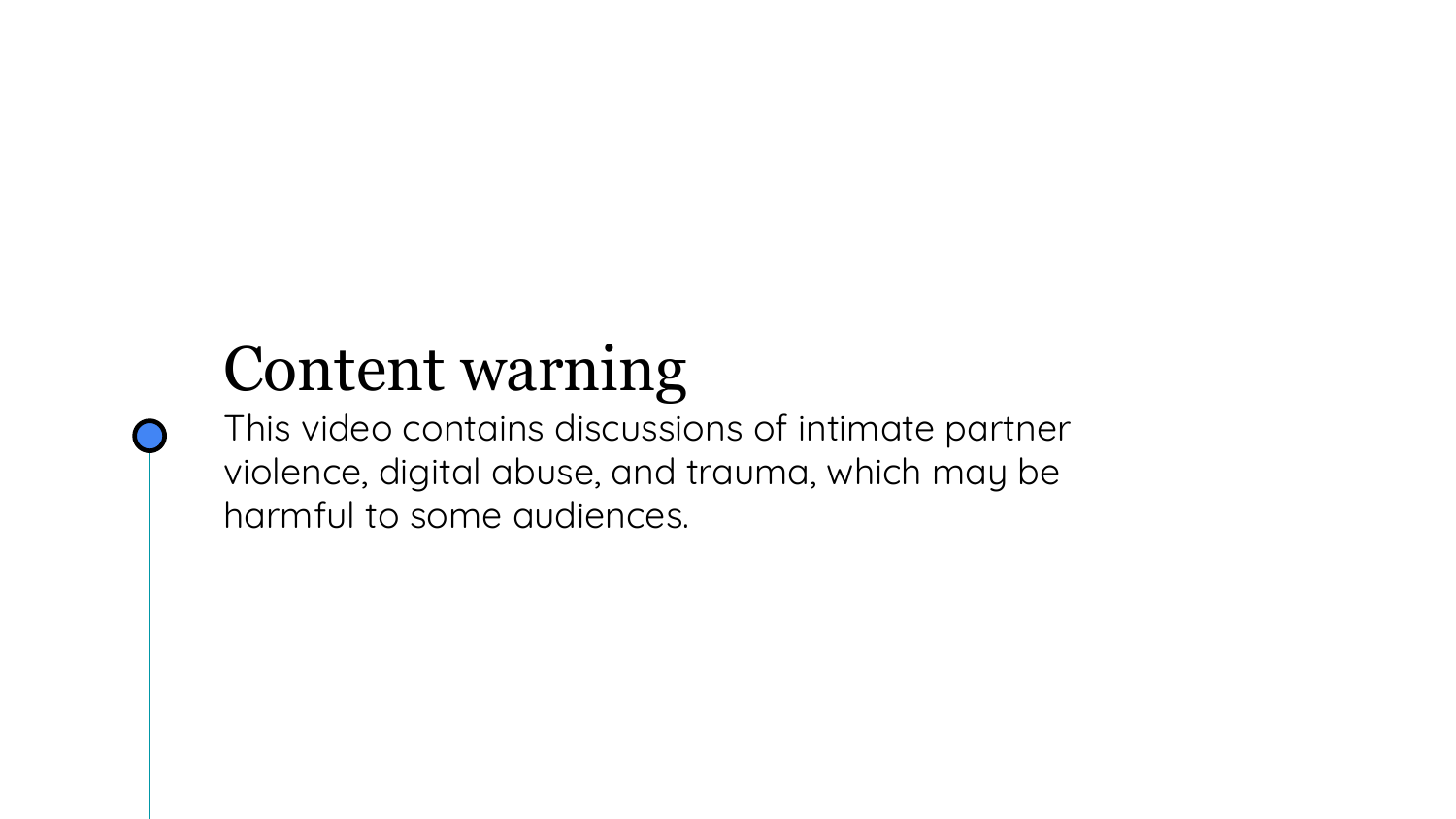## A Working Definition of Trauma

Trauma is the experience and resulting aftermath of an extremely distressing event or series of events such as violence or abuse.

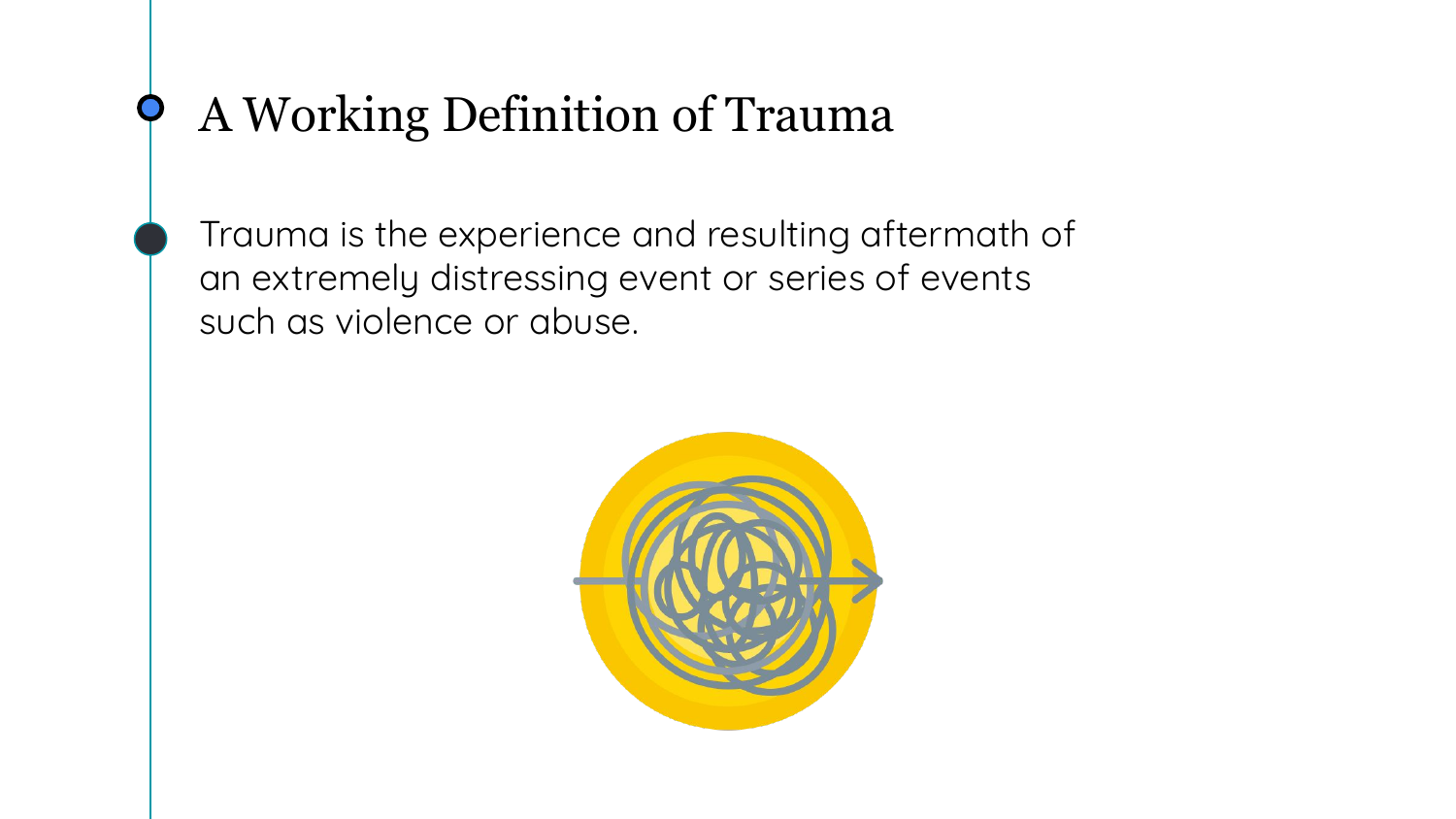## Trauma and Technology

What is the role of trauma in people's interactions with technology?

How can we design, deploy, and support technologies that account for the potential effects of trauma?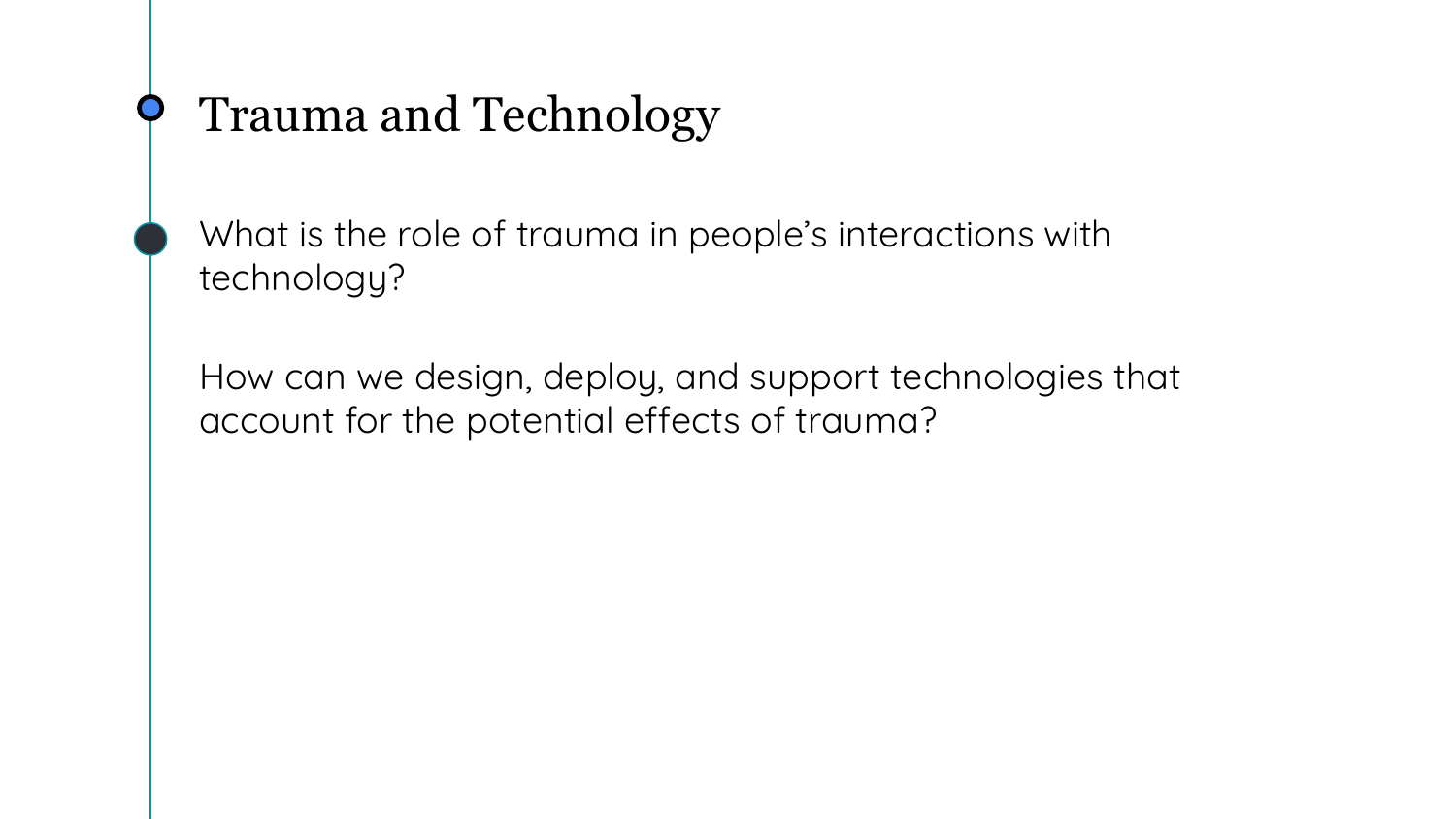## Trauma and Technology: a Vignette

Technology can cause and exacerbate trauma in a wide range of contexts

Vignette: technology-enabled intimate partner violence

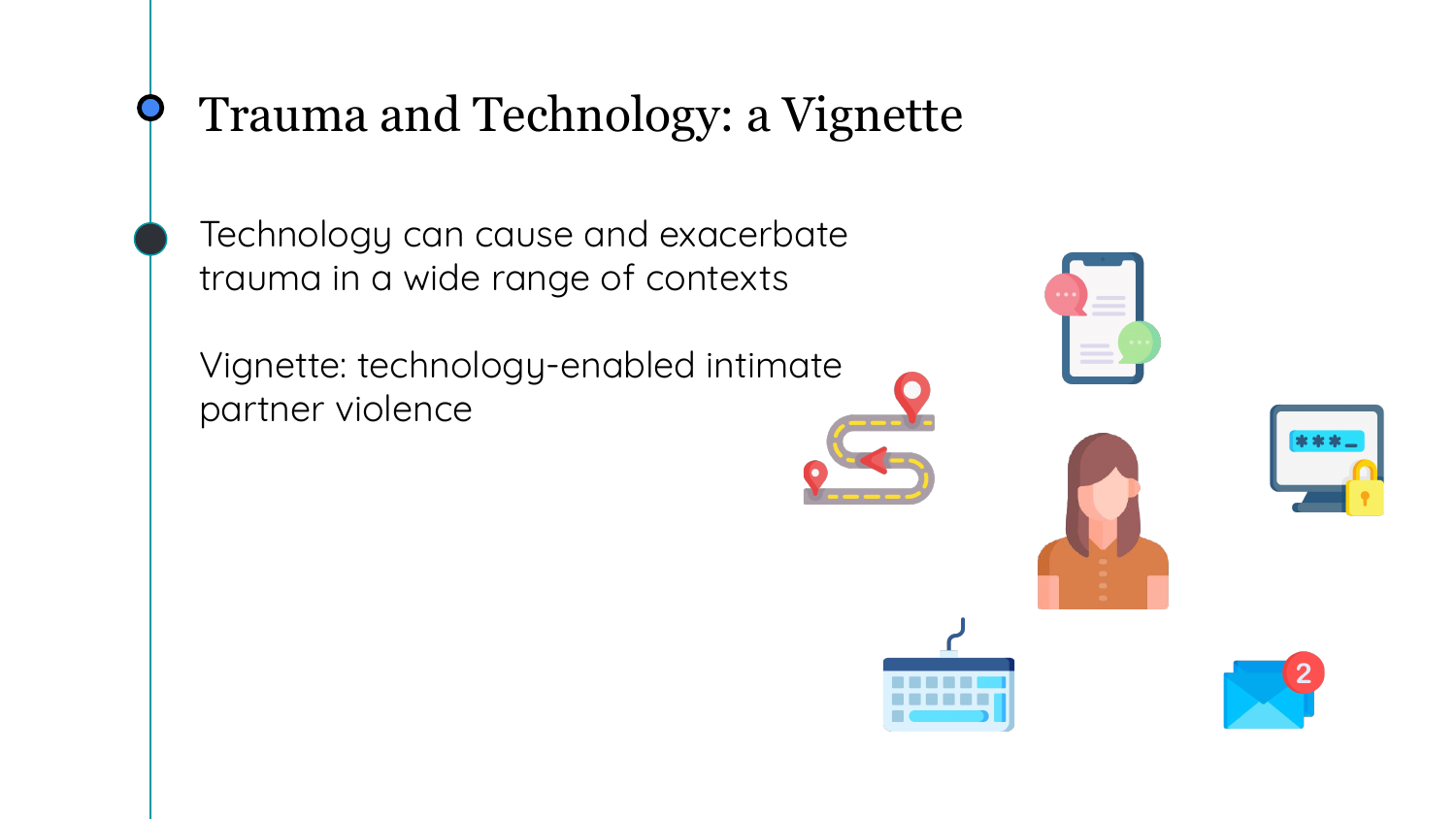## Trauma-Informed Computing

an **ongoing commitment** to **improving** the design, development, deployment, and support of digital technologies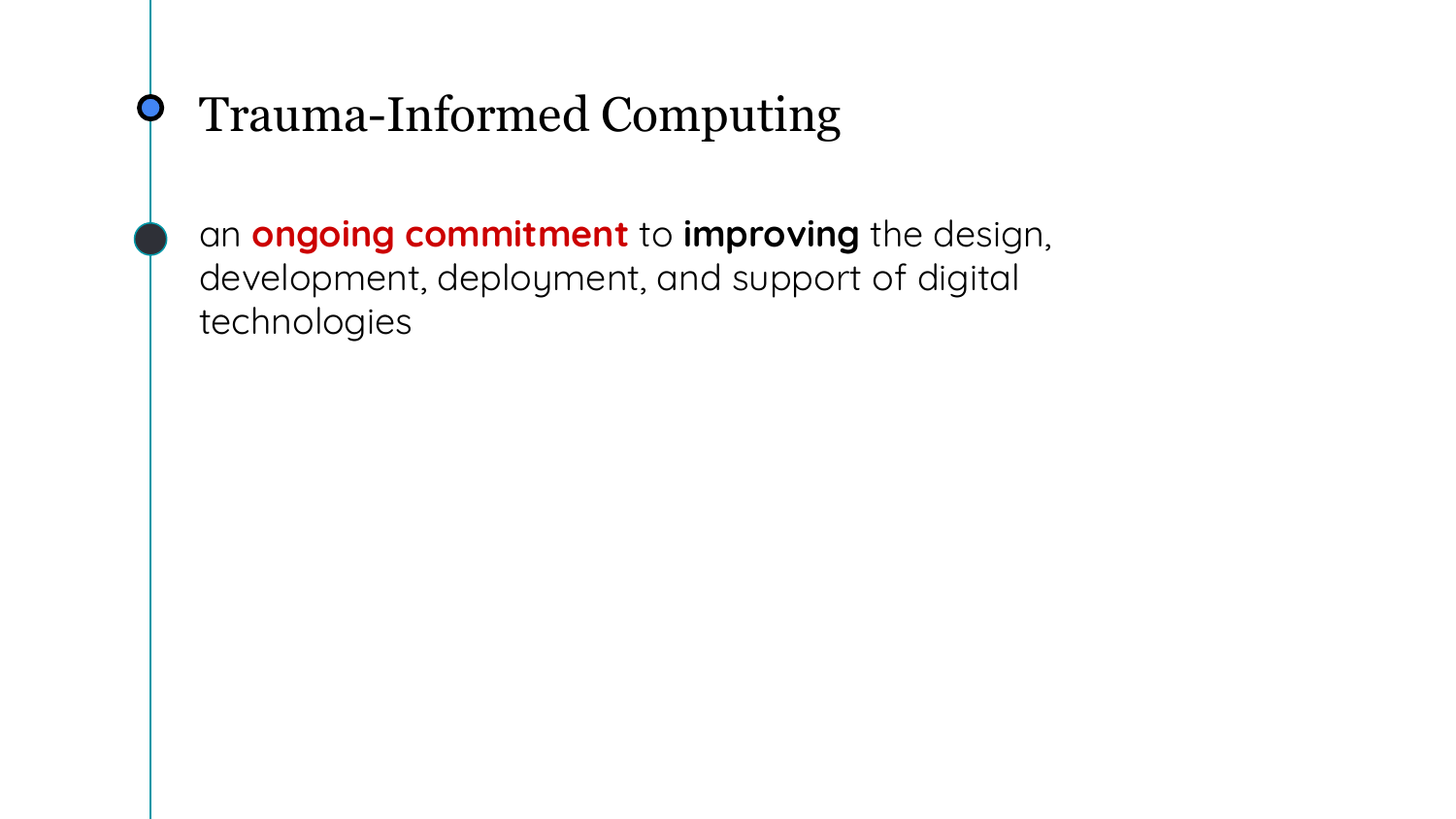

Adapted from SAMHSA's concept of trauma and guidance for a trauma-informed approach (2014)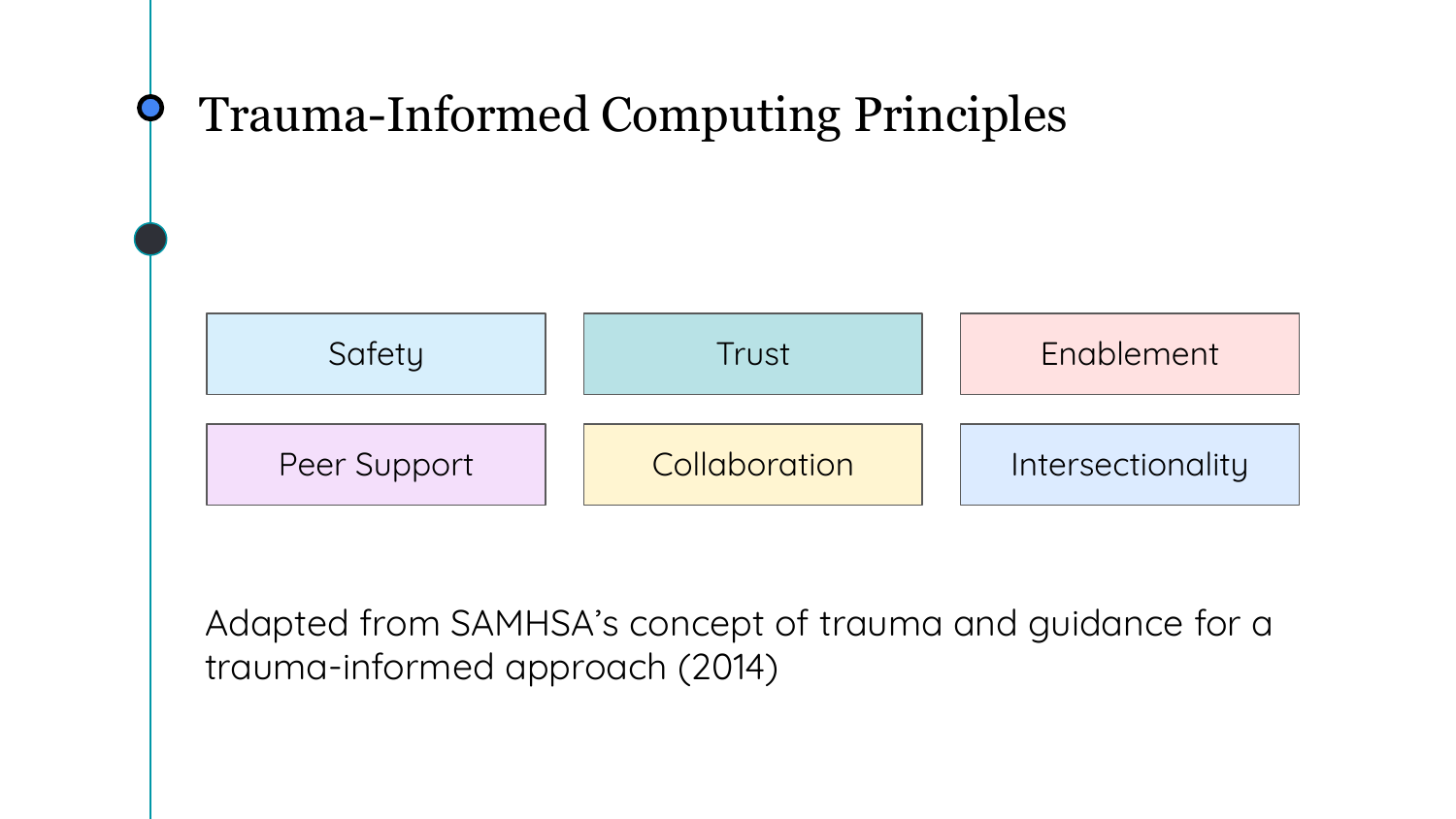## 1. Safety

Help people feel safe when using, designing, or otherwise interacting with technology





### Calm and cool colors Alarming warning

| Satetu | -rust | nablement | Peer Support | Collaboration | Intersectionality |
|--------|-------|-----------|--------------|---------------|-------------------|
|        |       |           |              |               |                   |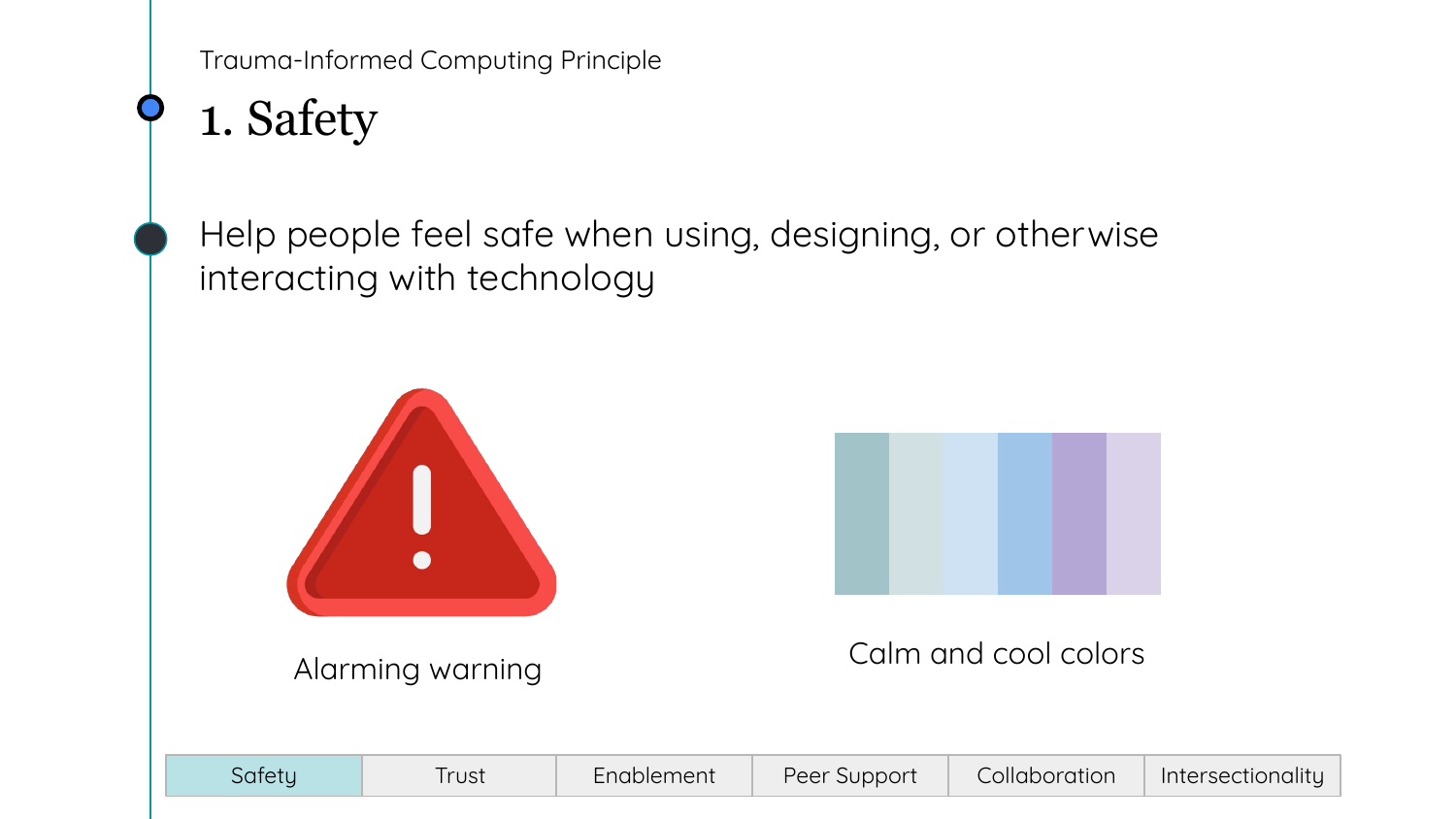2. Trust

Ensure technology products, processes and organizations operate transparently, predictably, and reliably

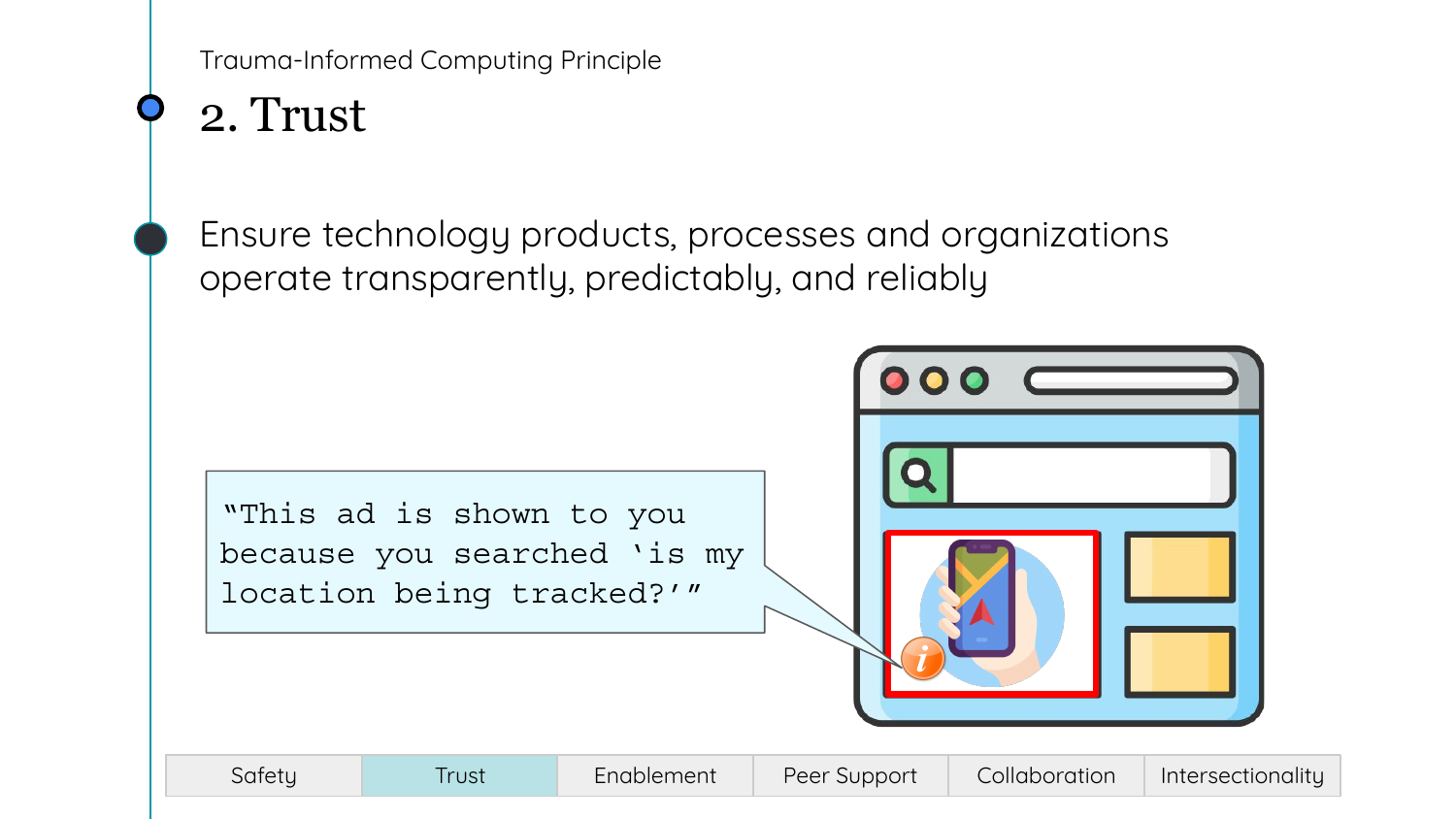## 3. Enablement

Give people greater control over their decisions and well-being



| Satety | -rust | Enablement | Peer Support | Collaboration | Intersectionality |
|--------|-------|------------|--------------|---------------|-------------------|
|--------|-------|------------|--------------|---------------|-------------------|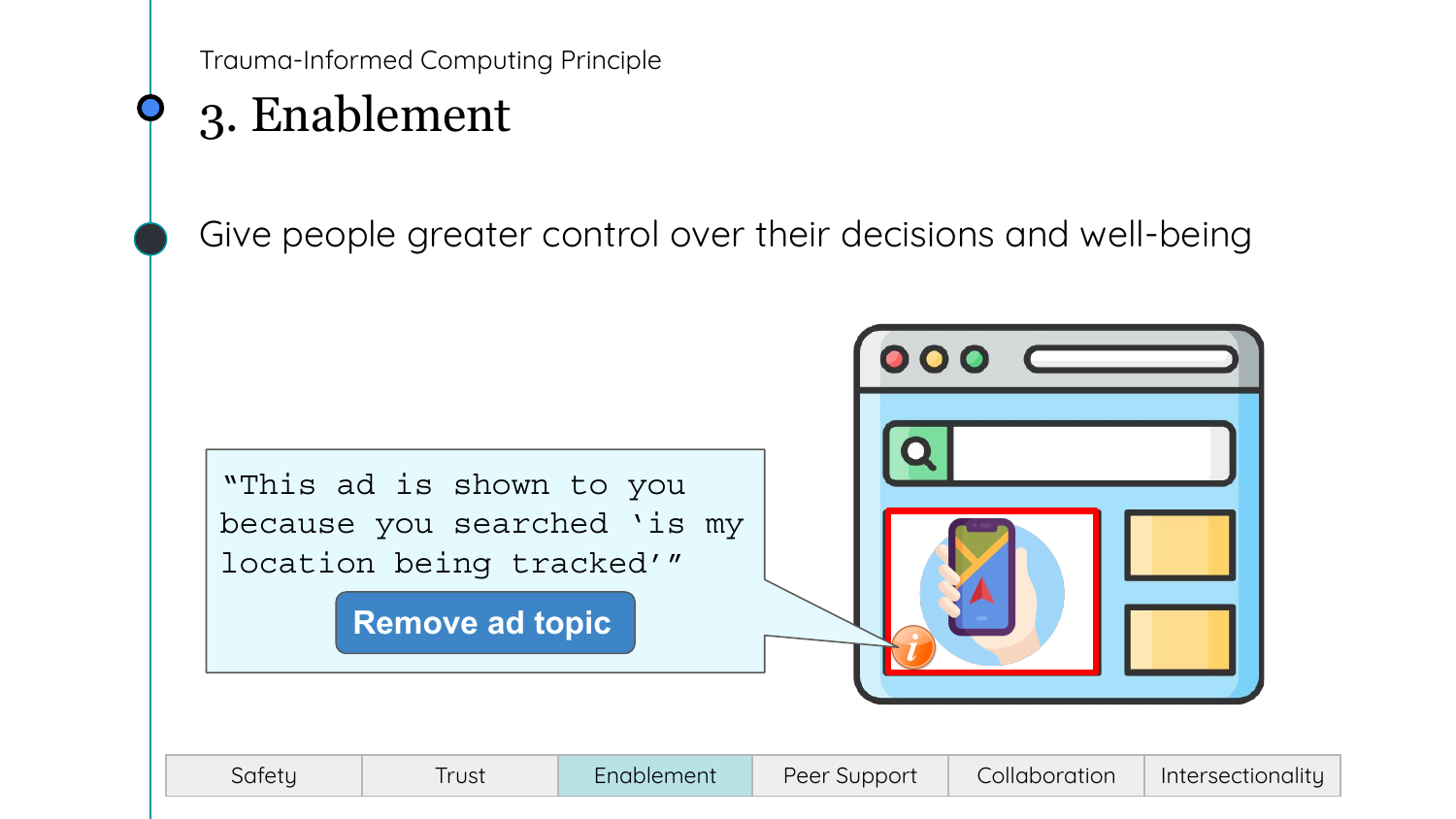## 4. Peer Support

Enable connection with people and fellow trauma survivors, as peer support is a vital part of healing and recovery

Incorporate peer support into jobs with high risk of trauma (e.g. content moderation)



| Collaboration<br>Peer Support<br>Intersectionality<br>Safety<br>Enablement<br>rust |  |
|------------------------------------------------------------------------------------|--|
|------------------------------------------------------------------------------------|--|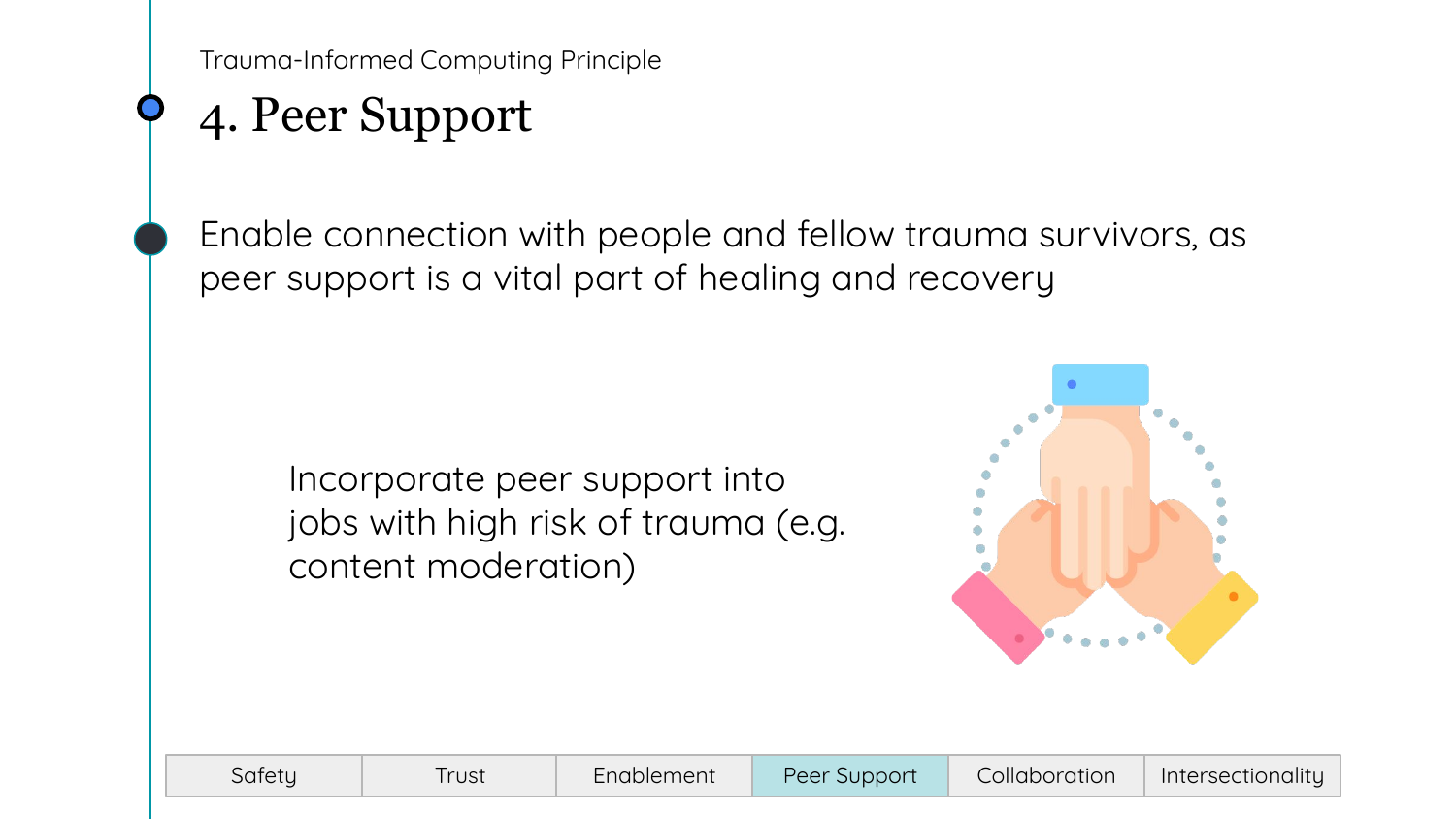## 5. Collaboration

Keep people actively involved in decisions regarding their care and support. Trust that people are "experts in their own lives"

Involve community members directly in the design of content policies



| Safety |
|--------|
|--------|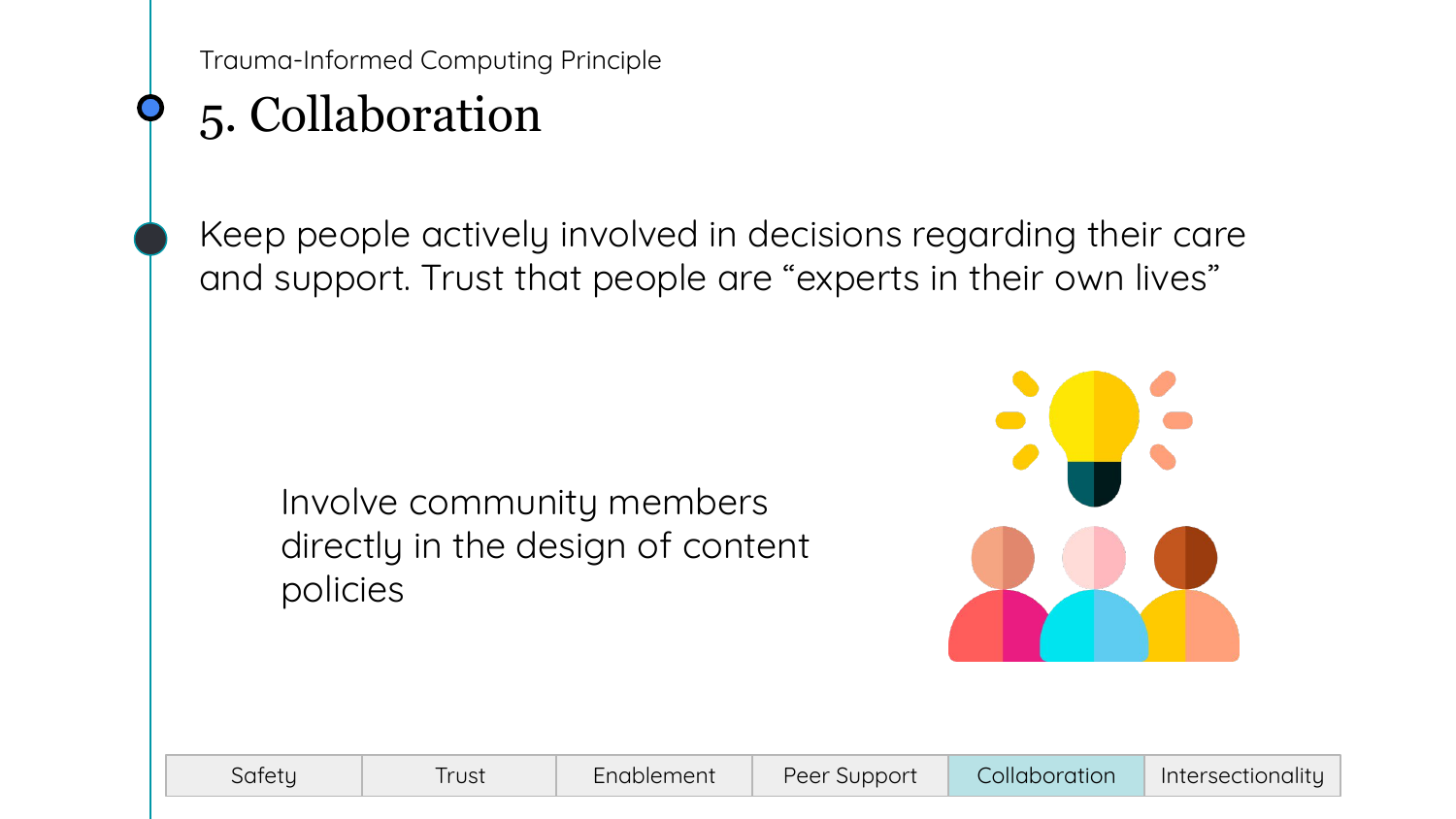## 6. Intersectionality

People's lives are mediated by multiple interlocking forms of oppression.1 Consider how social structures construct and reinforce power relations at different levels.

<sup>1</sup> See, e.g., Crenshaw (1990); Hill Collins (2002)

Audit algorithms and datasets in systems that make socially consequential decisions (e.g., in criminal justice, employment)



| Safety | Trust | Enablement | Peer Support | Collaboration | Intersectionality |
|--------|-------|------------|--------------|---------------|-------------------|
|--------|-------|------------|--------------|---------------|-------------------|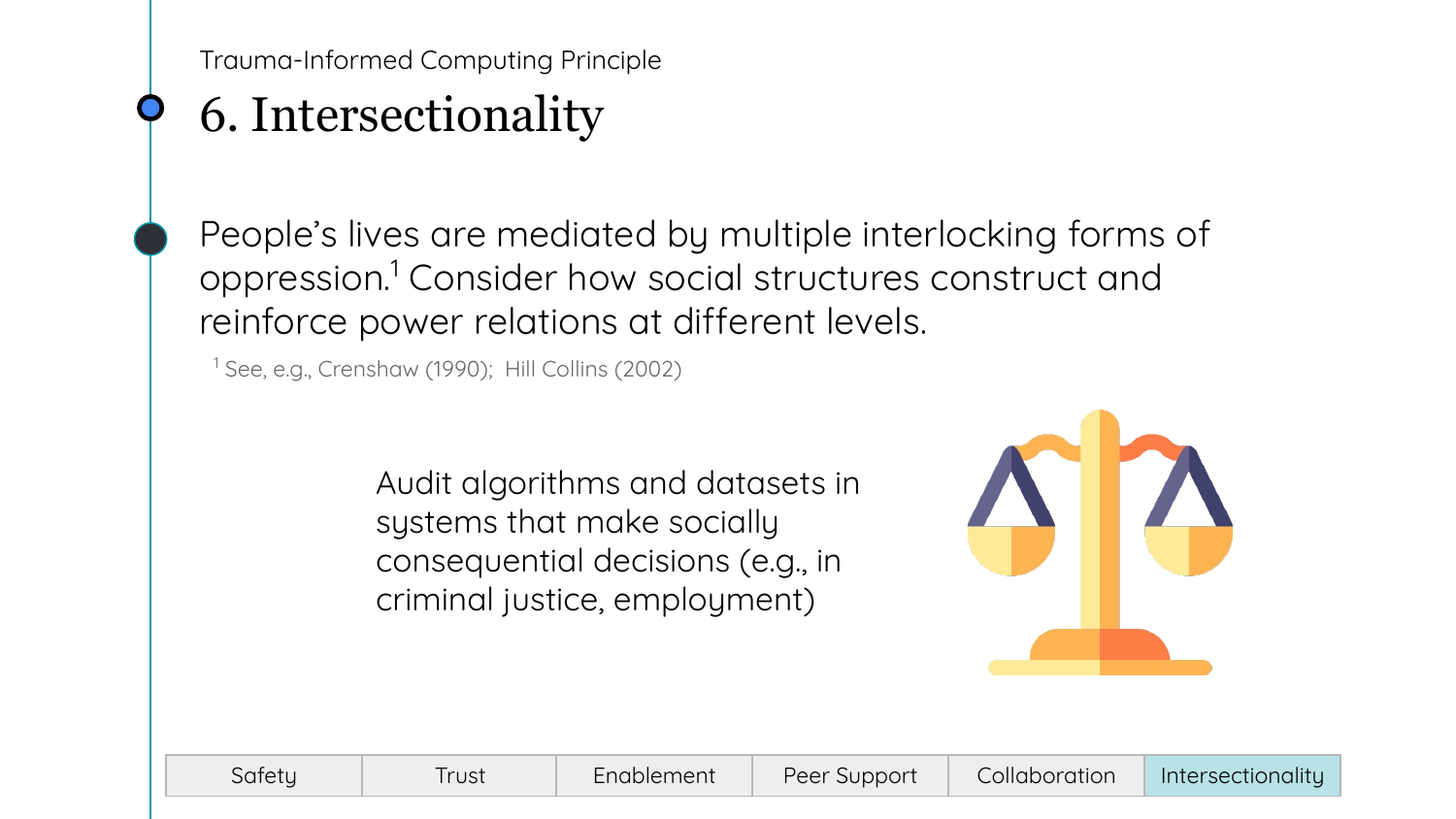

- Trauma-informed computing is an ongoing commitment to improving technology
- The goal is to help all people—with or without trauma. Explicit knowledge of trauma is not required